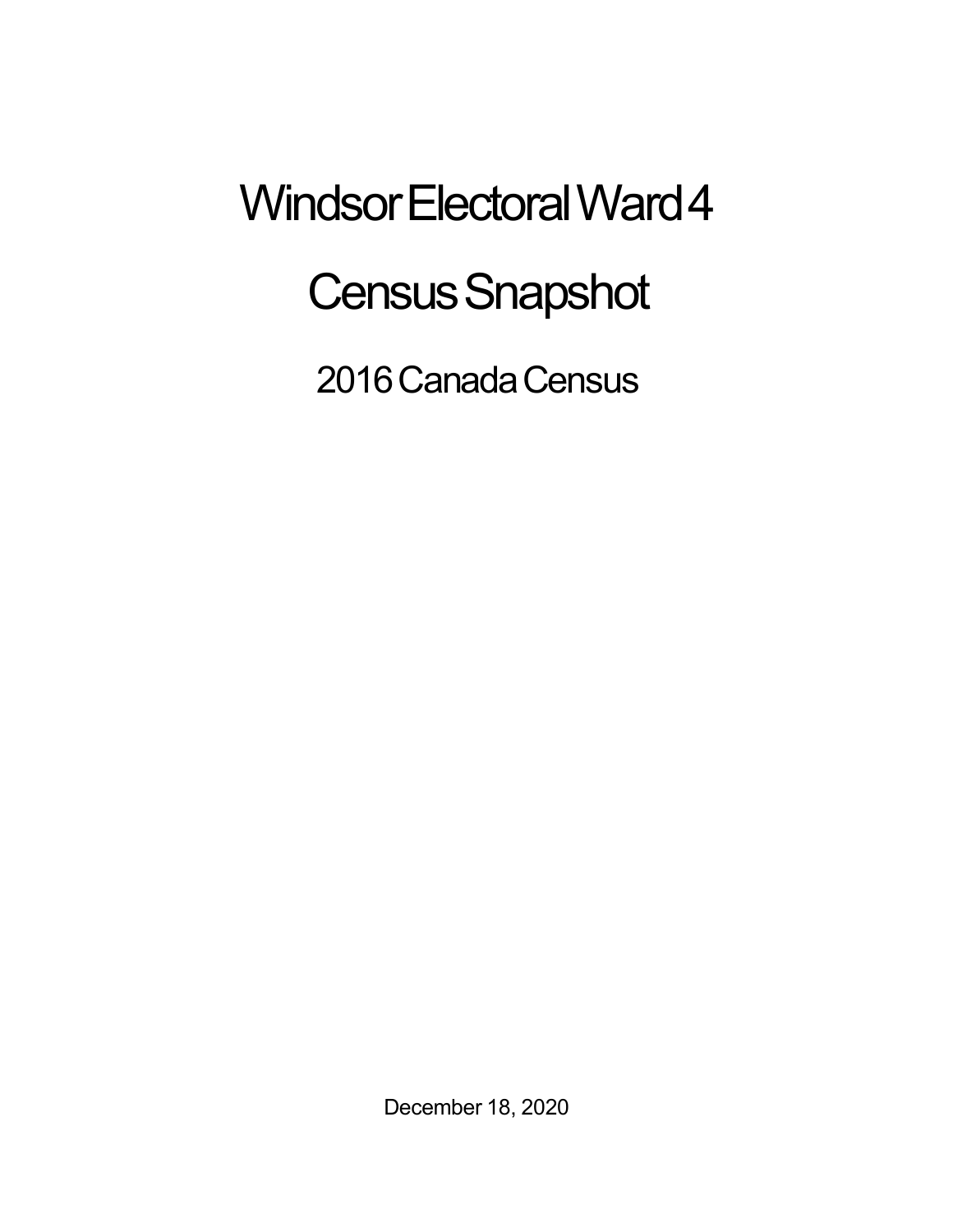## **Table of Contents**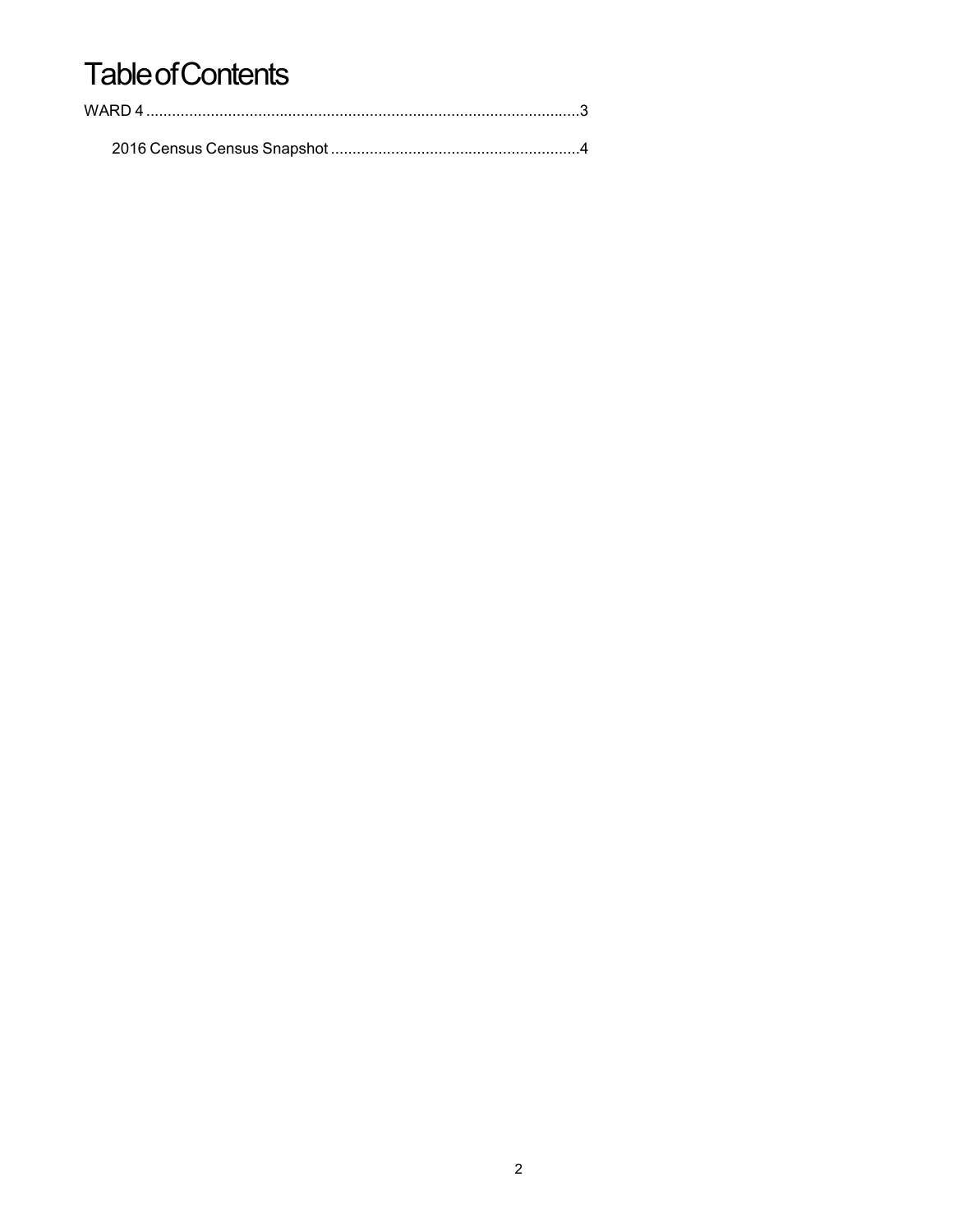## WARD 4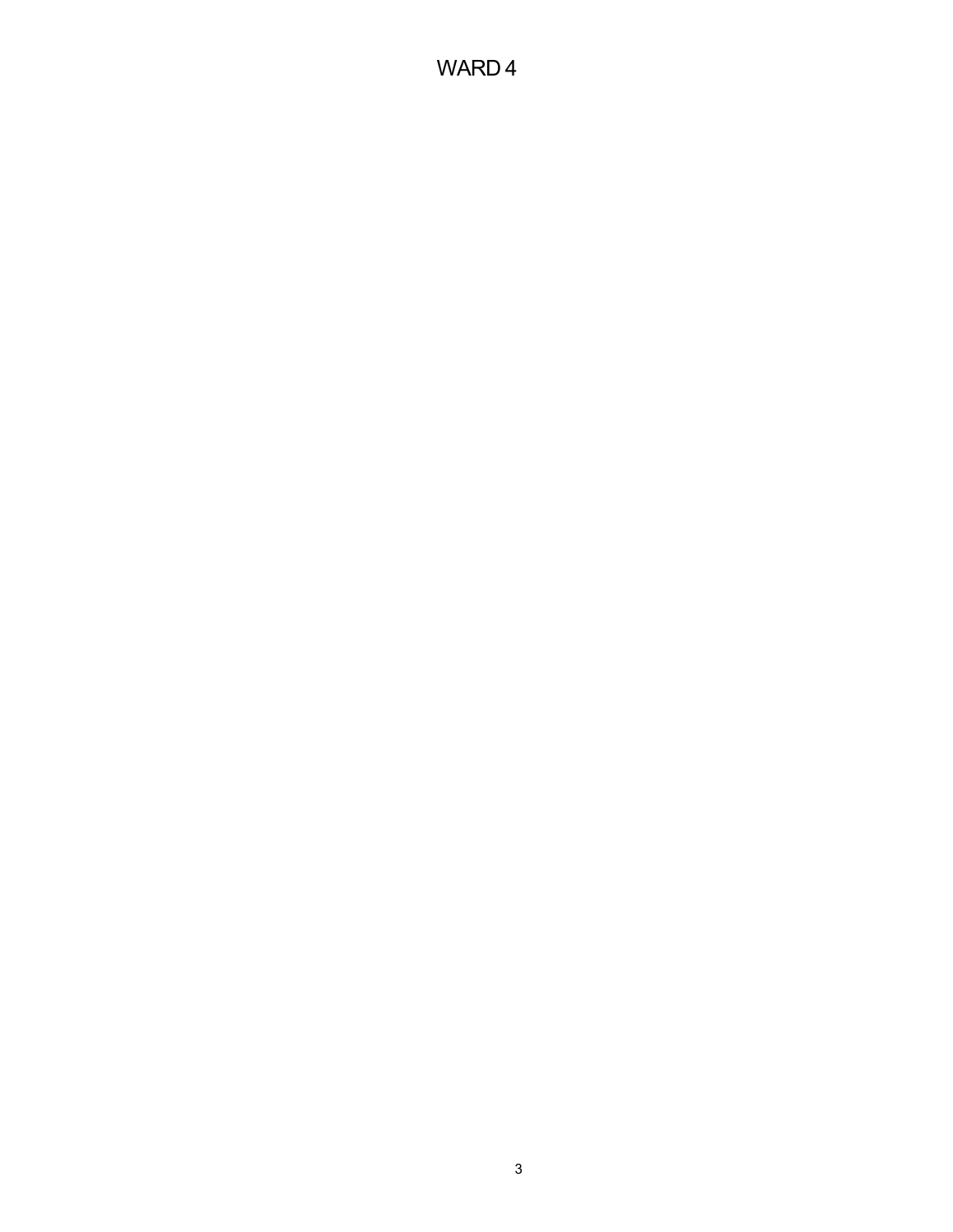## 2016 Census Census Snapshot

| 2016 Census<br><b>Census Snapshot</b> | <b>WARD4</b>   |    |
|---------------------------------------|----------------|----|
|                                       |                | %  |
| <b>Total Population</b>               | 24,670         |    |
| Males                                 | 12,074 49%     |    |
| Females                               | 12,596 51%     |    |
|                                       |                |    |
| <b>2016 Population by Age</b>         | 24,670         |    |
| 0 to 4 years                          | 1,359          | 6% |
| 5 to 9 years                          | 1,321          | 5% |
| 10 to 14 years                        | 1,217          | 5% |
| 15 to 19 years                        | 1,406          | 6% |
| 20 to 24 years                        | 1,823          | 7% |
| 25 to 29 years                        | 1,996          | 8% |
| 30 to 34 years                        | 1,696          | 7% |
| 35 to 39 years                        | 1,624          | 7% |
| 40 to 44 years                        | 1,625          | 7% |
| 45 to 49 years                        | 1,746          | 7% |
| 50 to 54 years                        | 1,823          | 7% |
| 55 to 59 years                        | 1,863          | 8% |
| 60 to 64 years                        | 1,483          | 6% |
| 65 to 69 years                        | 1,275          | 5% |
| 70 to 74 years                        | 785            | 3% |
| 75 to 79 years                        | 583            | 2% |
| 80 to 84 years                        | 436            | 2% |
| 85 to 89 years                        | 326            | 1% |
| 90 to 94 years                        | 148            | 1% |
| 95 to 99 years                        | 25             | 0% |
| 100 years and over                    | $\overline{c}$ | 0% |
|                                       |                |    |
| 0 to 14 years                         | 3,908 16%      |    |
| 15 to 64 years                        | 17,148 70%     |    |
| 65 years and over                     | 3,572 14%      |    |
| 85 years and over                     | 538            | 2% |
|                                       |                |    |
| Average age of population             | 39.8           |    |
| <b>Median age</b>                     | 39.5           |    |
|                                       |                |    |
| <b>Families</b>                       | 6,486          |    |
| Persons per family                    | 2.8            | 0% |
|                                       |                |    |
| Total couple families                 | 4,631 71%      |    |
| Married couples                       | 3,555 55%      |    |